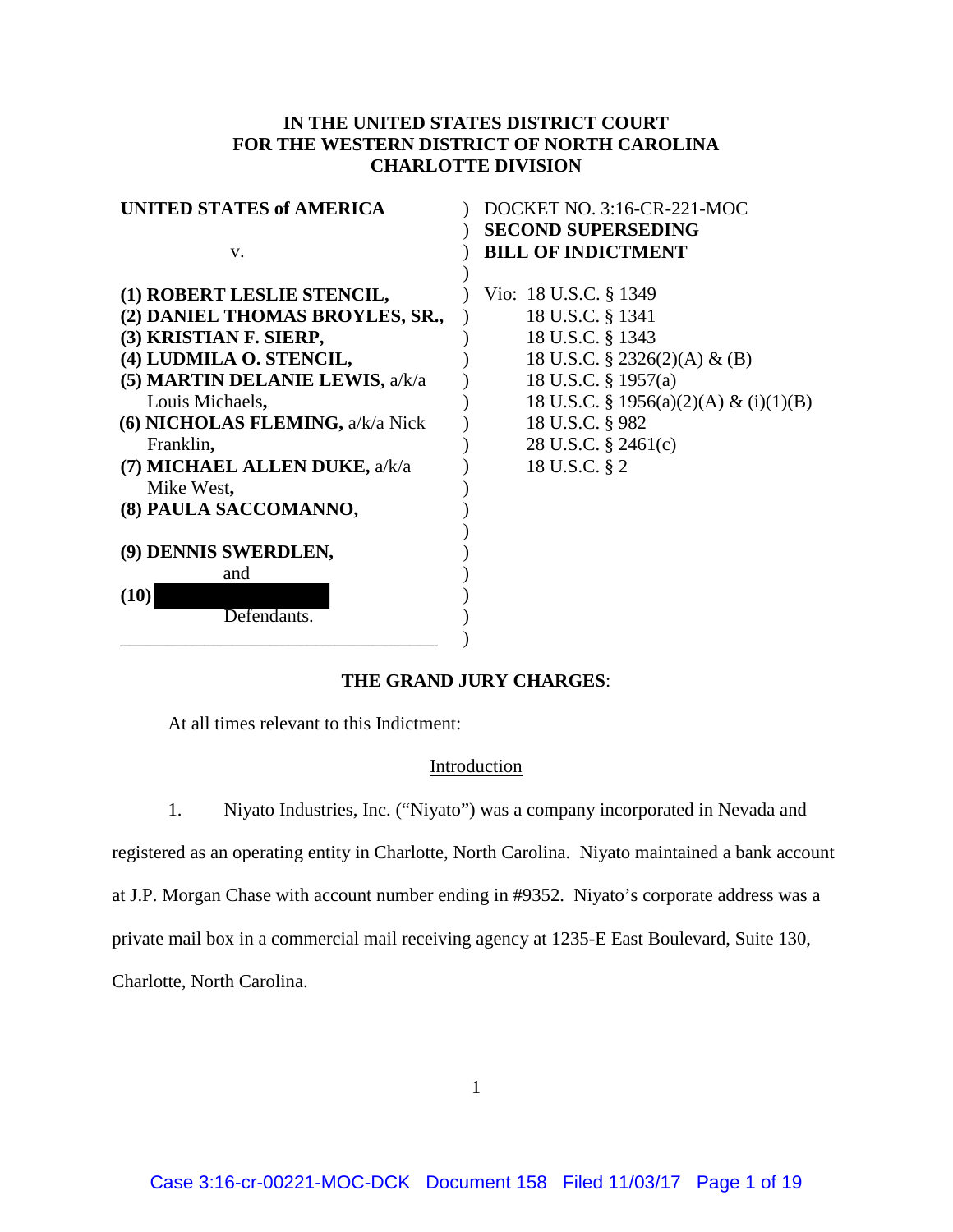2. Defendant **ROBERT LESLIE STENCIL**, was a United States citizen residing in Charlotte, North Carolina. **ROBERT STENCIL** founded Niyato in 2010 and was the registered President and self-designated Chief Executive Officer of Niyato. **ROBERT STENCIL** is married to defendant Ludmila Stencil.

3. Defendant **DANIEL THOMAS BROYLES, SR.**, was a United States citizen residing in Malibu, California.

4. Defendant **KRISTIAN F. SIERP**, was a United States citizen residing in Costa Rica. **SIERP** owned and operated a telemarketing call center in Costa Rica.

5. Defendant **LUDMILA O. STENCIL**, the self-designated Secretary of Niyato, worked with her husband defendant Robert Stencil, in facilitating Niyato's operations and resided in Charlotte, North Carolina.

6. Defendant **MARTIN DELANIE LEWIS**, a/k/a Louis Michaels, d/b/a LM3 Consulting LLC, was a United States citizen residing in Frisco, Texas.

7. Defendant **NICHOLAS FLEMING**, a/k/a Nick Franklin, d/b/a Marketing Advisory Services LLC, was a United States citizen residing in Northridge, California.

8. Defendant **MICHAEL ALLEN DUKE**, a/k/a Mike West, d/b/a NWM LLC and Absolute Rarities LLC, was a United States citizen residing in Richardson, Texas.

9. Defendant **PAULA SACCOMANNO**, d/b/a Exclusive Marketing, was a United States citizen residing in Boca Raton, Florida.

10. Defendant **DENNIS SWERDLEN**, d/b/a Exclusive Marketing, was a United States citizen residing in Boca Raton, Florida.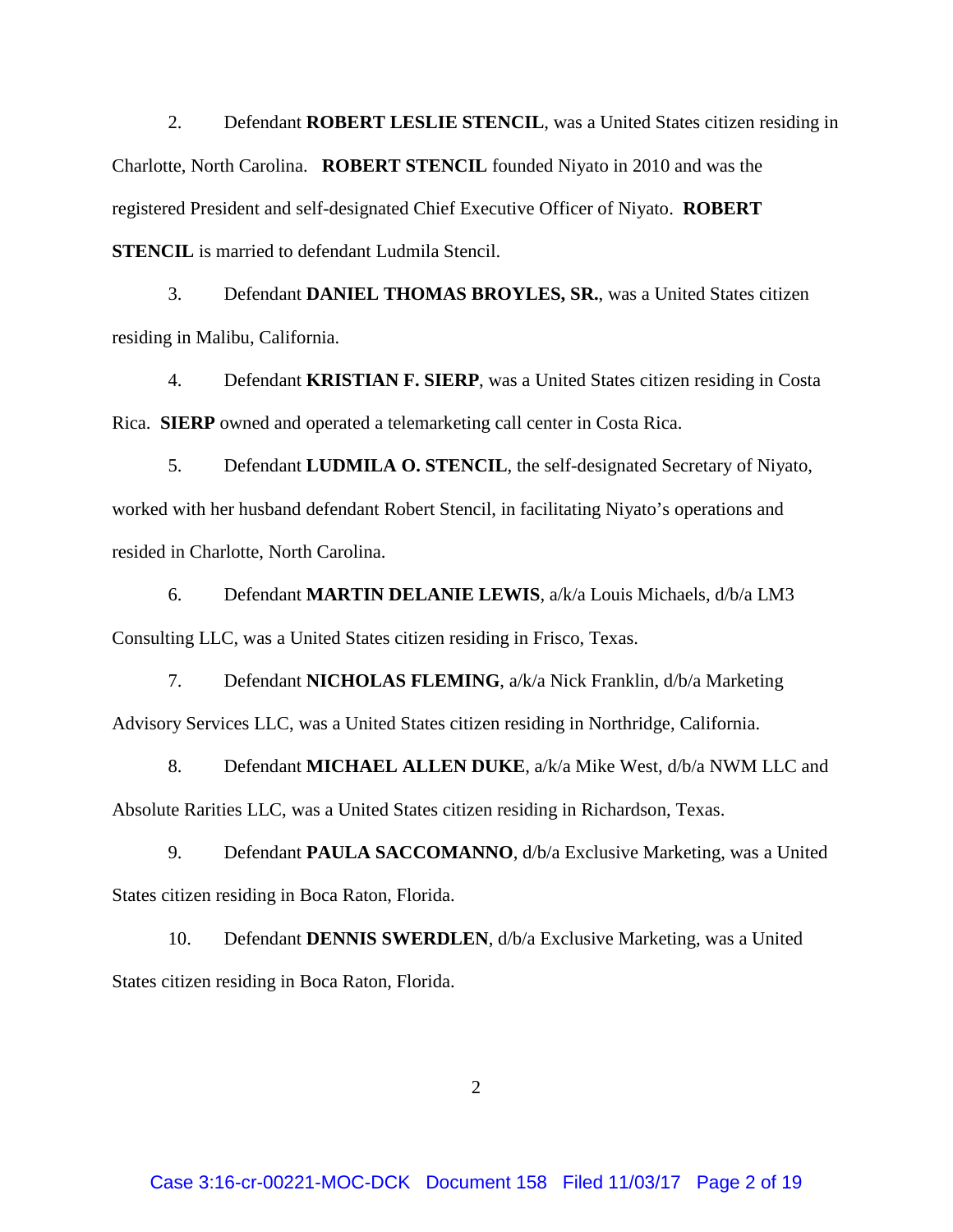11.

# **COUNT ONE (CONSPIRACY TO COMMIT MAIL AND WIRE FRAUD - 18 U.S.C. SECTION 1349)**

#### The Conspiracy

12. From at least January 2012, the exact date being unknown to the Grand Jury,

through on or about August 18, 2016, in Charlotte, Mecklenburg County, within the Western

District of North Carolina, and elsewhere, the defendants



together with other conspirators, both known and unknown to the Grand Jury, knowingly combined, conspired, confederated, and agreed together, and with each other, to commit the following offenses:

 a. To knowingly and willfully devise a scheme and artifice to defraud and to obtain money and property by means of materially false and fraudulent pretenses, representations, and promises, and for the purpose of executing and attempting to execute the scheme and artifice to defraud did knowingly and willfully place and caused to be placed in a post office and authorized depository for mail matter, and to be sent and delivered by the Postal Service and by a private and commercial interstate carrier, mail matter, specifically victim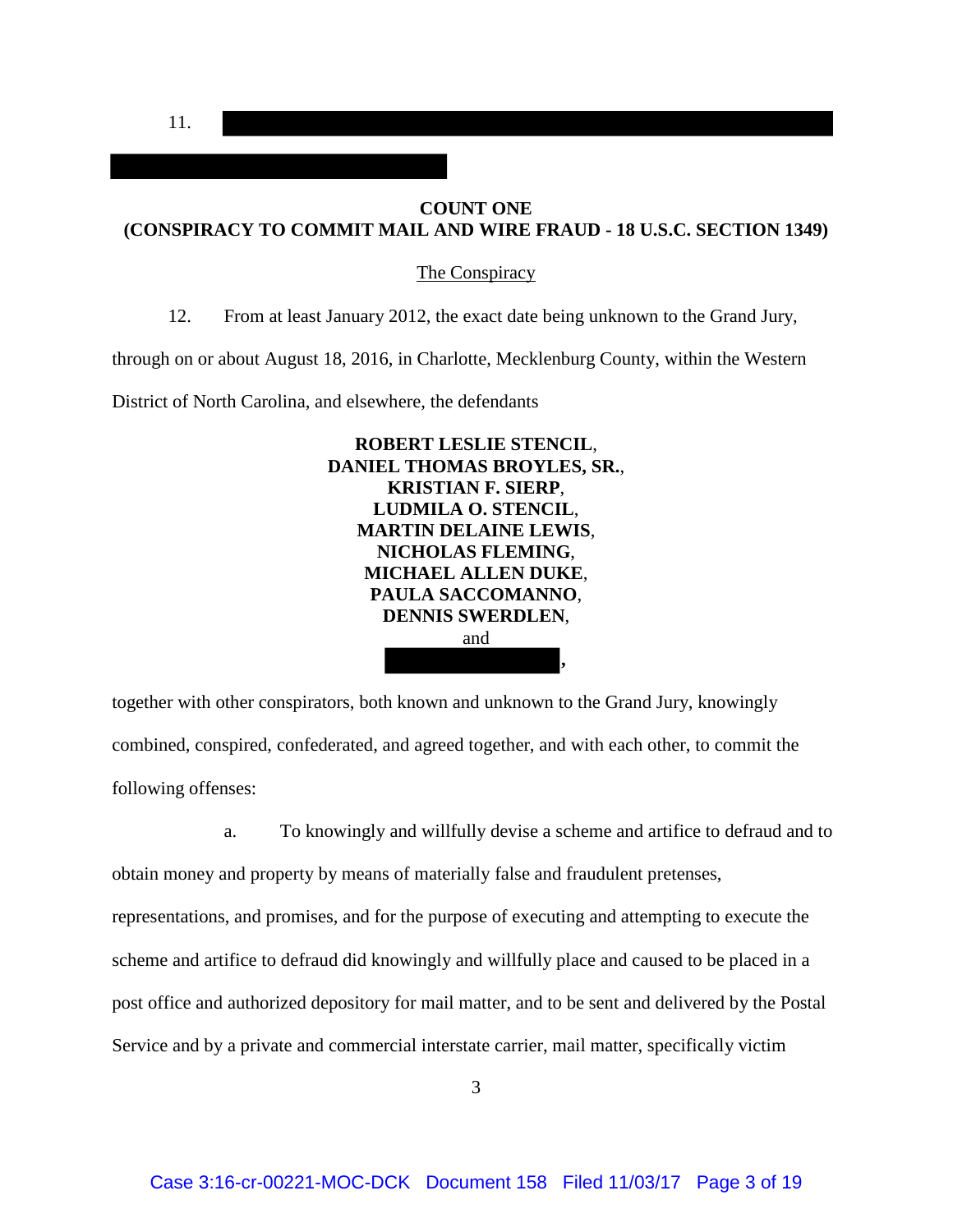investments in Niyato Industries, Inc., in violation of Title 18, United States Code, Section 1341; and

 b. To knowingly and willfully devise scheme and artifice to defraud and to obtain money and property by means of materially false and fraudulent pretenses, representations, and promises, and for the purpose of executing and attempting to execute the scheme to defraud did knowingly and willfully transmit and cause to be transmitted by means of wire communication in interstate and foreign commerce writings, signs, signals, pictures, and sounds, specifically wire transfers of victim investment funds into and from the bank account of Niyato Industries, Inc., in violation of Title 18, United States Code, Section 1343.

#### Purpose of the Conspiracy

13. The purpose of the conspiracy was to: (a) make materially false and fraudulent representations to investors regarding the nature of Niyato's facilities, operations, management, expertise, achievements, and stock value to induce investors to purchase Niyato stock; and (b) enrich **ROBERT STENCIL**, **BROYLES**, **SIERP**, **LUDMILA STENCIL**, **LEWIS**, **FLEMING**, DUKE, SACCOMANNO, SWERDLEN, and others, who used the

proceeds of the stock sales for their personal benefit.

#### Manner and Means of the Conspiracy and the Scheme to Defraud

14. It was part of the conspiracy and scheme to defraud, and among the manner and means by which the defendants and their co-conspirators carried out the conspiracy, that:

a. **ROBERT STENCIL**, **BROYLES**, **SIERP**, **LUDMILA STENCIL**, **LEWIS, FLEMING**, **DUKE**, **SACCOMANNO**, **SWERDLEN**, , and others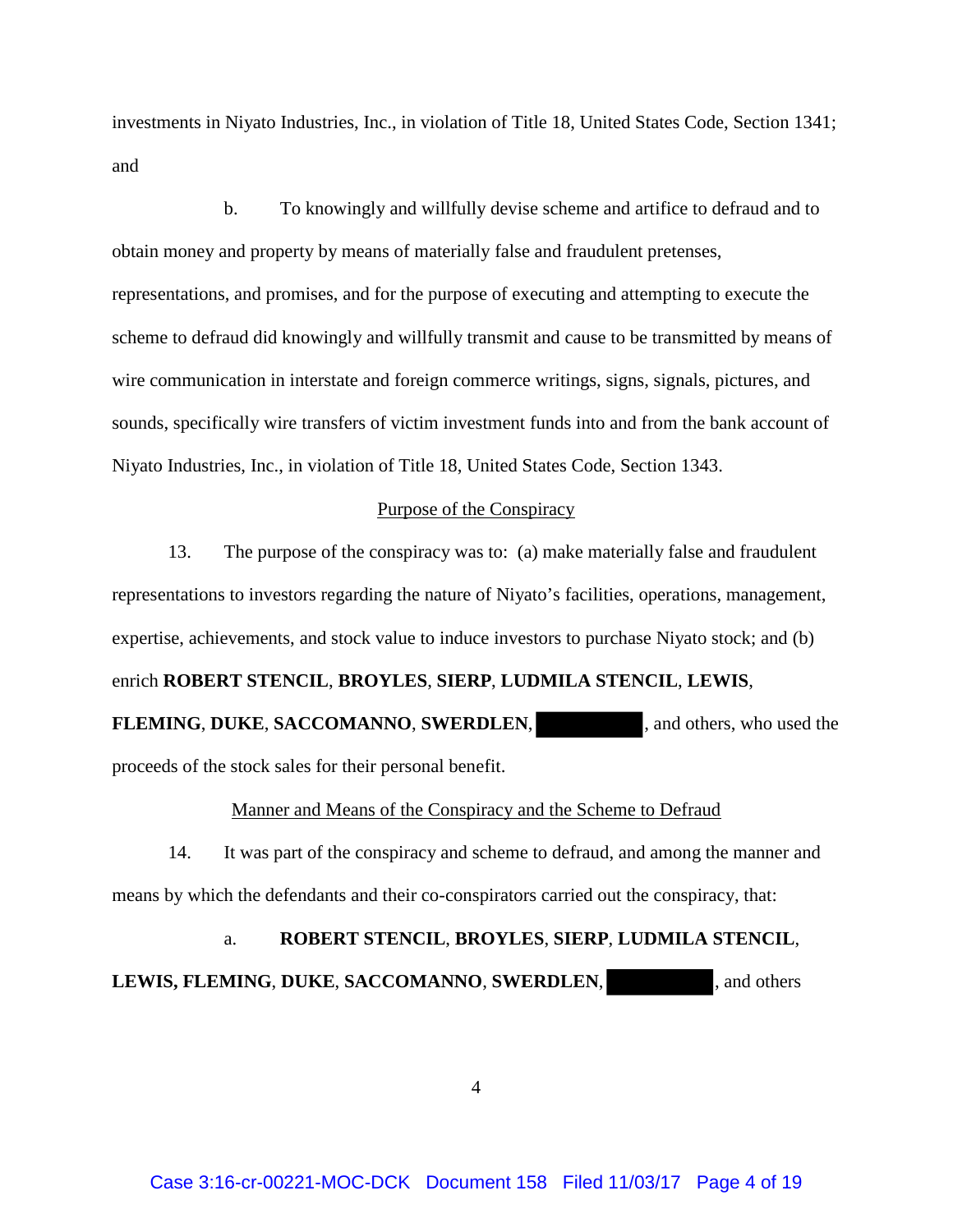contacted targeted victims—at least ten of whom were over the age of 55—by telephone and email to induce those victims to purchase Niyato stock.

b. **LEWIS** used the alias "Louis Michaels" and the fabricated email account "lmicheals.niyato@gmail.com" to mask his true identity and background from victims.

c. **DUKE** used the alias "Mike West" and the fabricated email account "niyatoinfo@gmail.com" to mask his true identity and background from victims.

d. **FLEMING** used the alias "Nick Franklin" and the fabricated email accounts "niyato.billing@mail.com" and "nick.niyato@mail.com" to mask his true identity and background from victims.

e. **SIERP** used the aliases "Dave Anderson" and "Anderson Advisors" as well as the fabricated email account "andersonadvisors@yahoo.com" and ["dave@diversified](mailto:dave@diversified-equities.com)[equities.com"](mailto:dave@diversified-equities.com) to mask his true identity and background from victims.

f. **SIERP** and co-conspirators working in his telemarketing call center in Costa Rica also used Voice over Internet Protocol (VoIP) in calling victims. The VoIP technology, which utilized computers to make telephone calls over the Internet, allowed **SIERP**  and co-conspirators to use recognizable United States area codes to make it falsely appear on victims' caller identification devices that their calls were made from somewhere in the United States when, in fact, the calls originated in Costa Rica.

g. To induce victims to purchase Niyato stock, **ROBERT STENCIL**,

**BROYLES**, **SIERP**, **LUDMILA STENCIL**, **LEWIS**, **FLEMING**, **DUKE**, **SACCOMANNO**,

**SWERDLEN,** , and others made numerous false and fraudulent representations, both in direct exchanges with victims and through published and publicly posted materials.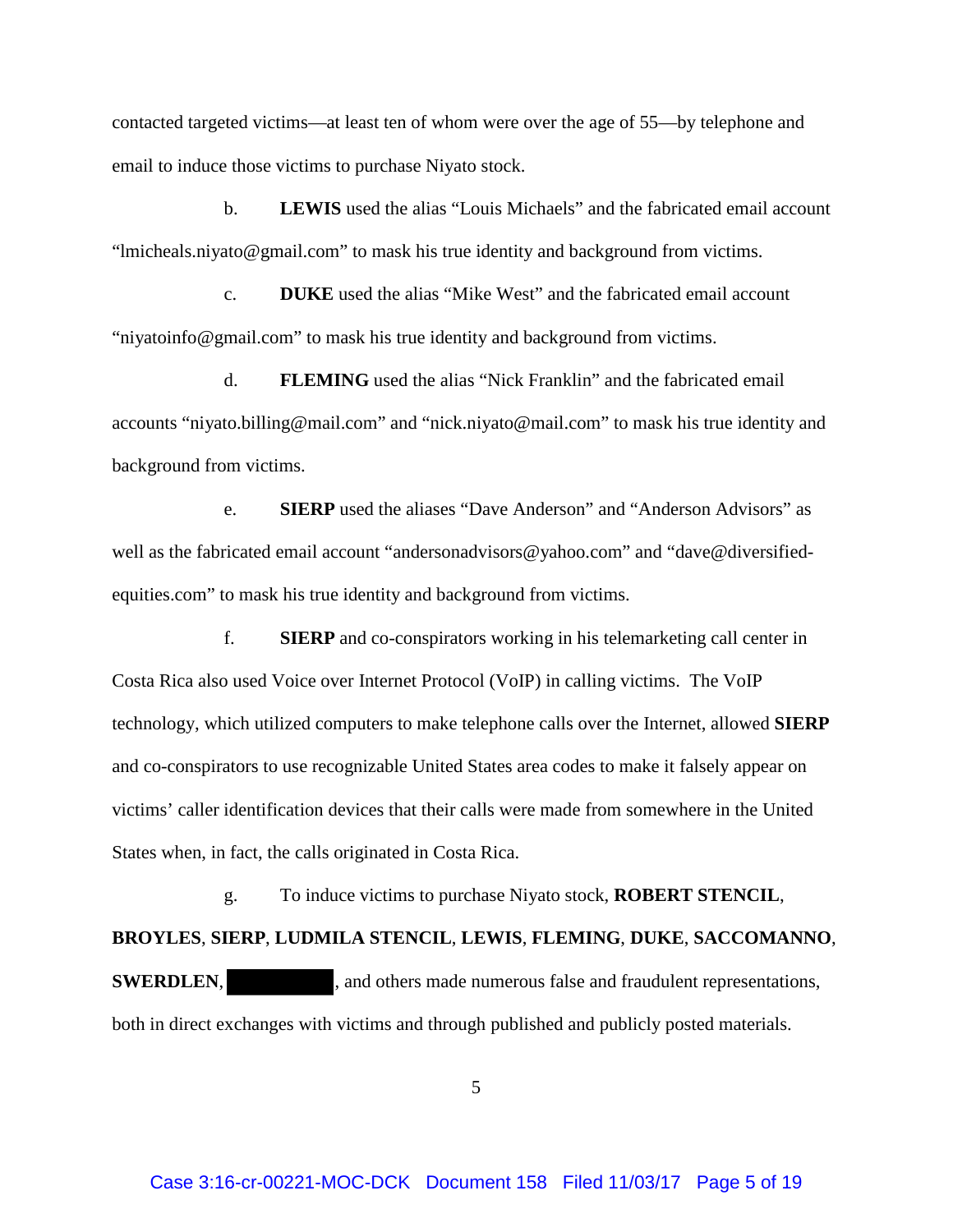These false and fraudulent representations included, among other things, that Niyato: had a headquarters in Charlotte, North Carolina, and at least one operational facility; had manufactured electric vehicles and sold 2,700 such vehicles; was an original equipment manufacturer of compressed natural gas (CNG) and liquid petroleum gas (LPG) vehicles and had been contracted to convert at least 150 such vehicles; possessed patented technology and proprietary hardware; held orders for hundreds of vehicles in production; was contracted to establish 5,000 CNG pumps across the United States; and employed as its Vice Chairman and Chief Operating Officer a former executive of Toyota Motor Corporation.

h. To further induce victims to invest in Niyato stock, **ROBERT STENCIL**,

#### **BROYLES**, **SIERP**, **LEWIS**, **FLEMING**, **DUKE**, **SACCOMANNO**, **SWERDLEN**,

, and others falsely told victims that Niyato's stock was marketable, on the verge of an initial public offering (IPO), and would have a value of at least \$5.00 per share after the

# IPO. **ROBERT STENCIL**, **BROYLES**, **SIERP**, **LEWIS**, **FLEMING**, **DUKE**,

**SACCOMANNO**, **SWERDLEN**, and others then falsely represented that victims had only a brief opportunity to purchase Niyato stock for \$0.50 per share in a pre-public offering—thus promising a high-yield return on victims' investments.

#### i. **ROBERT STENCIL**, **BROYLES**, **SIERP**, **LEWIS**, **FLEMING**,

**DUKE, SACCOMANNO, SWERDLEN,** , and others also falsely represented to victims orally and in a Private Placement Memorandum they drafted and distributed to victims that Niyato would use 97.1 percent of invested funds as working capital for (i) administrative, salary and general expenses of the Company and (ii) the Company's advertising and promotion of its products. Similarly, **ROBERT STENCIL**, **BROYLES**, **SIERP**, **LEWIS**, **FLEMING**,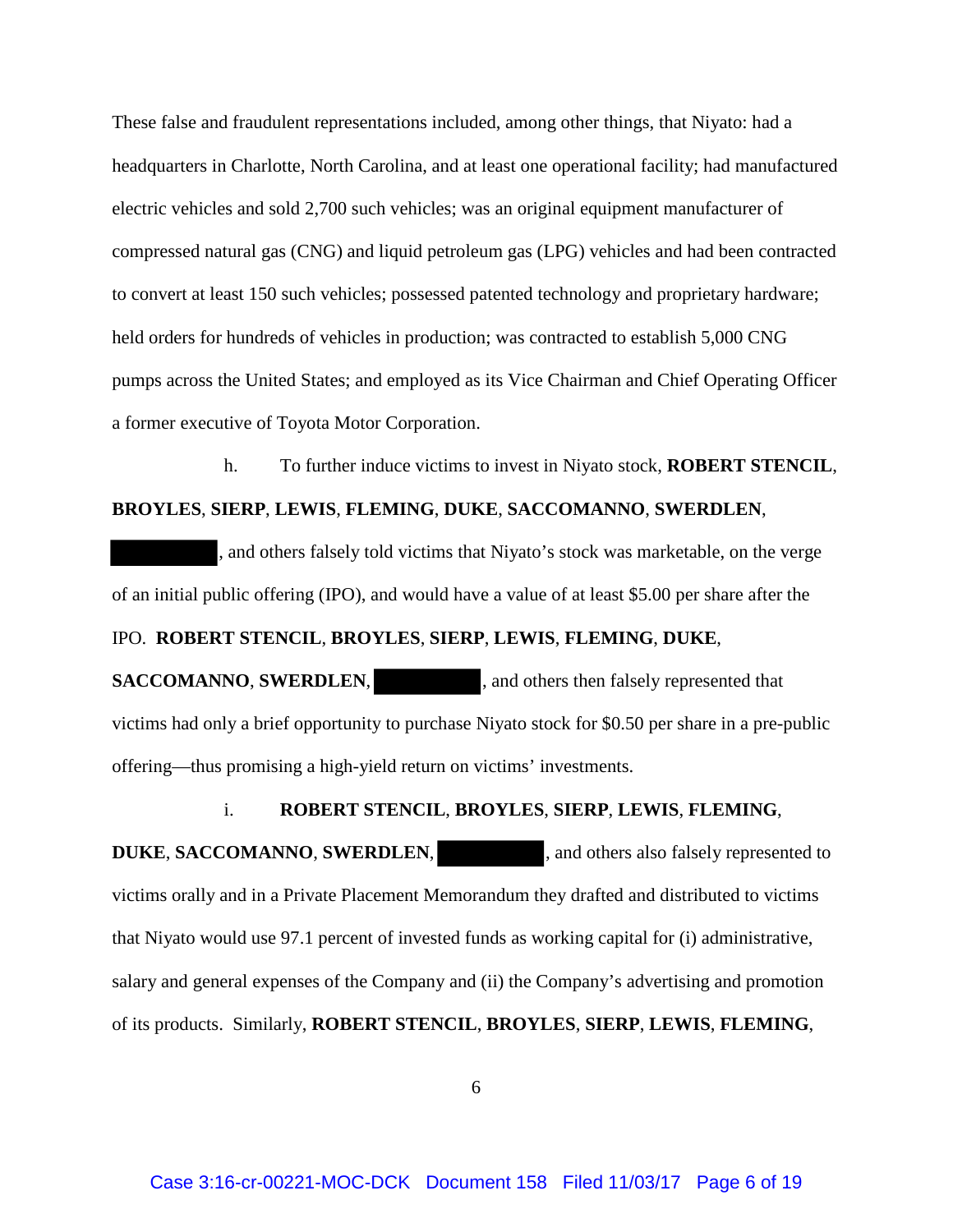# **DUKE, SACCOMANNO, SWERDLEN,** , and others falsely represented to victims orally and through marketing materials that Niyato would use the majority of investor funds to expand existing production facilities, develop infrastructure, increase inventory, further operations, and prepare for an imminent stock IPO.

j. Once a victim agreed to purchase Niyato stock, **ROBERT STENCIL**, **BROYLES**, **SIERP**, **LEWIS**, **FLEMING**, **DUKE**, **SACCOMANNO**, **SWERDLEN**, , and others continued to contact the victim to persuade the victim to make additional purchases of Niyato stock to allegedly maximize the victim's investment gains. In truth and in fact, **ROBERT STENCIL**, **BROYLES**, **SIERP**, **LUDMILA STENCIL**, **LEWIS**, **FLEMING**, **DUKE**, **SACCOMANNO**, **SWERDLEN**, and , knew that the proceeds of Niyato stock sales were not invested in Niyato, but paid out to them and others for their personal benefit.

k. To obtain victims' money, **ROBERT STENCIL**, **BROYLES**, **SIERP**, **LUDMILA STENCIL**, **LEWIS**, **FLEMING**, **DUKE**, **SACCOMANNO**, **SWERDLEN**,

, and others instructed victims to mail payments for Niyato stock to Niyato at the private mail box identified as Niyato's corporate address in Charlotte, North Carolina, or to wire payments directly into Niyato's J.P. Morgan Chase bank account, which **ROBERT STENCIL** and **LUDMILA STENCIL** controlled.

l. **ROBERT STENCIL** and **LUDMILA STENCIL** received and deposited into Niyato's bank account all victim payments mailed to the private mail box. **ROBERT STENCIL** and **LUDMILA STENCIL** also monitored Niyato's bank account for victim payments made by wire transfers directly into that account.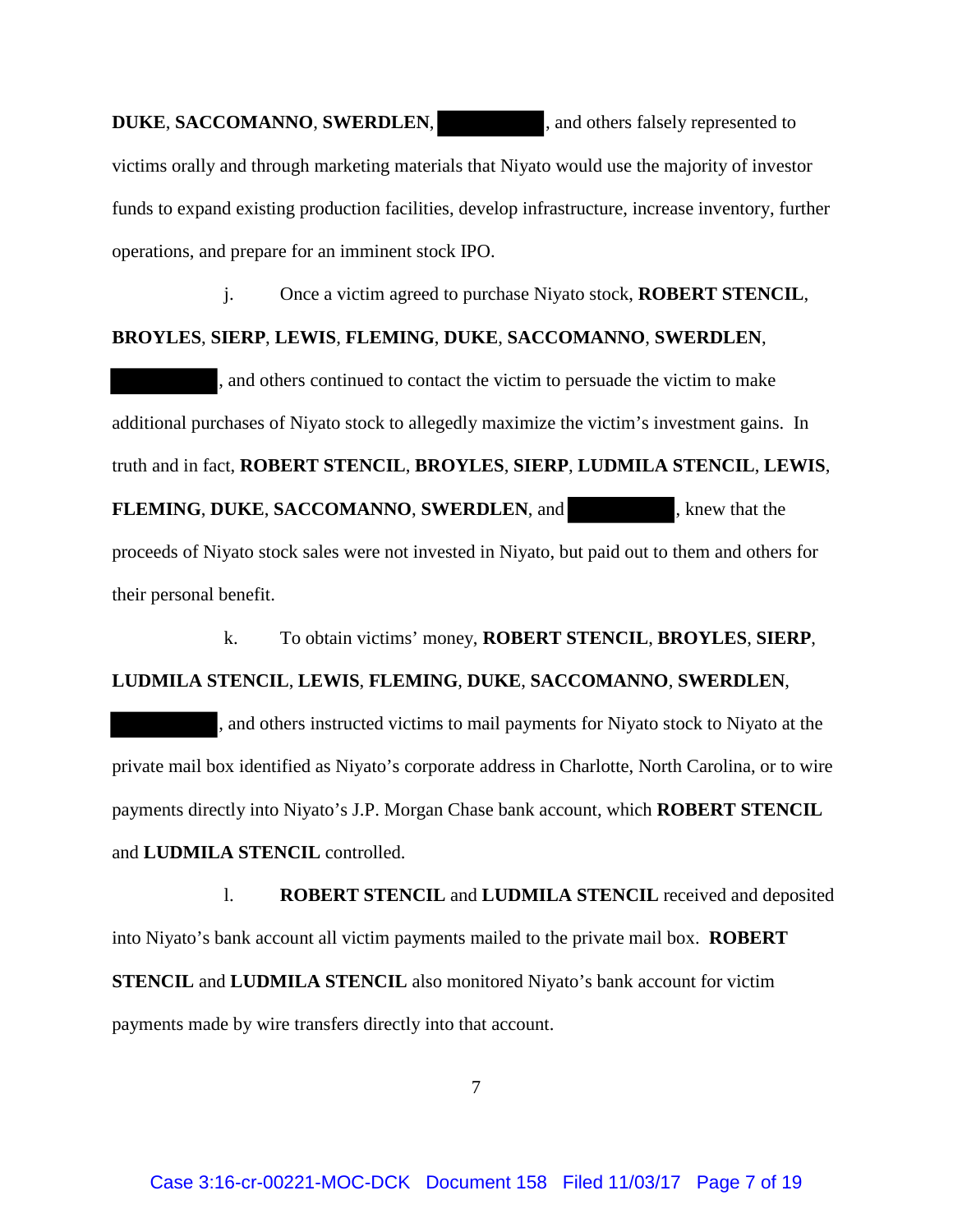m. Upon **ROBERT STENCIL** and **LUDMILA STENCIL**'s receipt of victim funds, **LUDMILA STENCIL**, in her represented capacity as Niyato's Corporate Secretary, would issue and send the victim a Niyato stock certificate that she had signed.

n. Once a victim investor's funds were deposited into Niyato's bank account, **ROBERT STENCIL** and **LUDMILA STENCIL** distributed from that account by wire transfer a sales commission payment of approximately 50 percent of the victim's funds to the bank account(s) of the co-conspirator(s) who had contacted the victim and induced the victim to purchase Niyato stock. **ROBERT STENCIL** and **LUDMILA STENCIL** specifically directed wire transfers from the Niyato bank account to bank accounts controlled by **DUKE** and **BROYLES** in amounts equivalent to approximately 50 percent of the sums invested by victims whom **DUKE** and **BROYLES** solicited. Similarly, after receiving investments from victims whom **SIERP**, **FLEMING**, **SACCOMANNO**, **SWERDLEN** and solicited, **ROBERT STENCIL** and **LUDMILA STENCIL** wired approximately 40-45 percent of the invested funds to domestic bank accounts controlled by the respective defendants and approximately 5-10 percent of the invested funds to one of **BROYLES**'s bank accounts (as a result of the fact that **BROYLES** recruited the other defendants into the scheme). For victims solicited by **LEWIS**, **ROBERT STENCIL** and **LUDMILA STENCIL** wired approximately 45 percent of the invested funds to the domestic bank account controlled by **LEWIS** and approximately 5 percent of the invested funds to one of **BROYLES**'s bank accounts.

o. After **ROBERT STENCIL** and **LUDMILA STENCIL** had transferred victim funds to **SIERP**'s domestic SunTrust bank account, **SIERP** would withdraw those funds in Costa Rica by means of cash ATM withdrawals.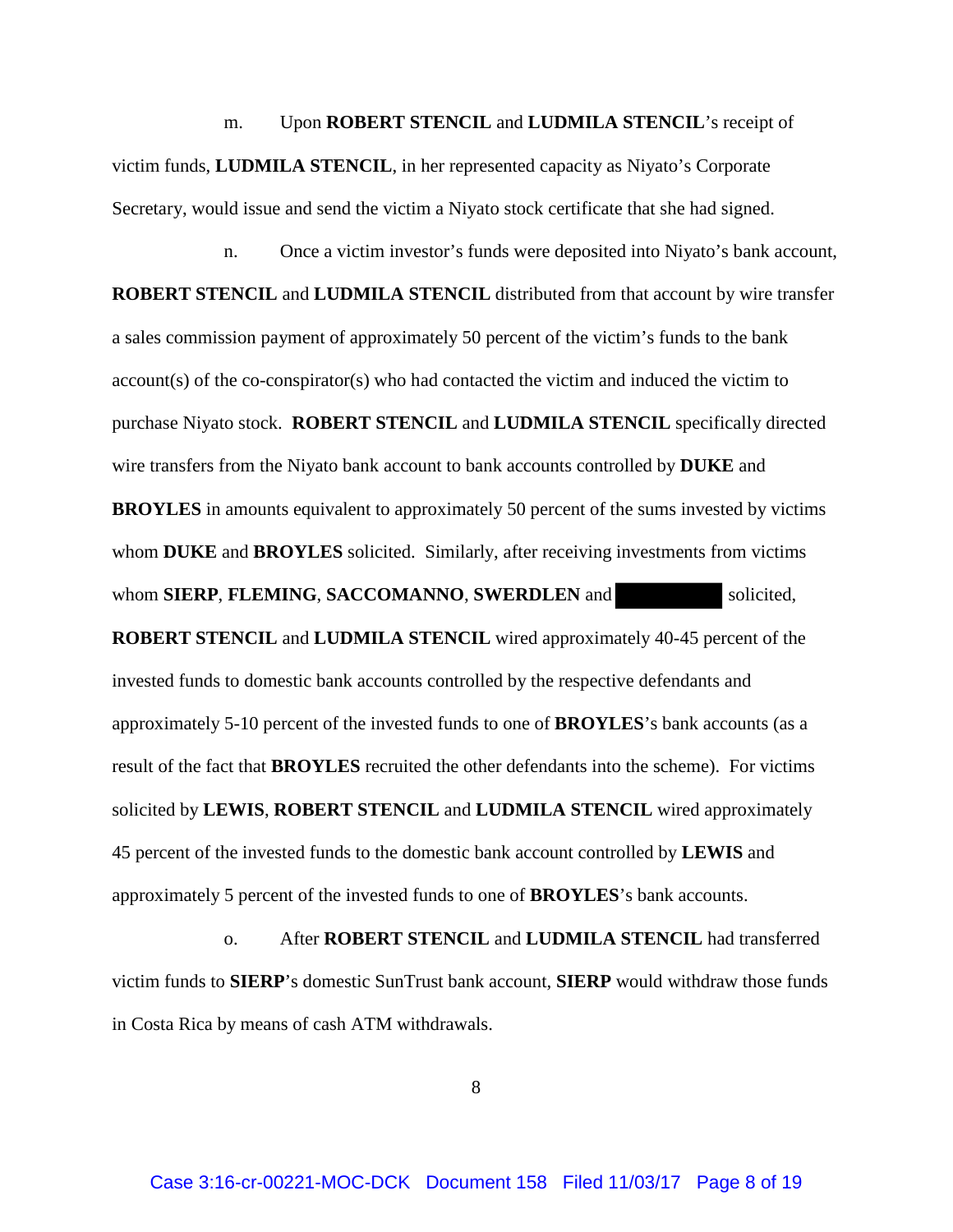p. Of the remaining victim funds that they did not pay as sales commission to

## **BROYLES**, **SIERP**, **LEWIS, FLEMING**, **DUKE**, **SACCOMANNO**, **SWERDLEN**,

, and other co-conspirators, **ROBERT STENCIL** and **LUDMILA STENCIL** spent the funds for their own personal benefit, either directly or by transferring the funds to their personal bank accounts.

# 15. **ROBERT STENCIL**, **BROYLES**, **SIERP**, **LUDMILA STENCIL**, **LEWIS**,

**FLEMING**, **DUKE**, **SACCOMANNO**, **SWERDLEN**, , and others used invested

victim funds for their personal benefit, not to develop and operate Niyato as a viable business.

# 16. **ROBERT STENCIL**, **BROYLES**, **SIERP**, **LUDMILA STENCIL**, **LEWIS**,

**FLEMING**, **DUKE**, **SACCOMANNO SWERDLEN,** and , never initiated an

IPO for Niyato stock.

17. Through their actions, including their misuse of invested victim funds, **ROBERT** 

# **STENCIL**, **BROYLES**, **SIERP**, **LUDMILA STENCIL**, **LEWIS**, **FLEMING**, **DUKE**,

**SACCOMANNO**, **SWERDLEN**, and others made Niyato and its stock

worthless.

All in violation of Title 18, United States Code, Sections 1349 and 2326(2)(A) & (B).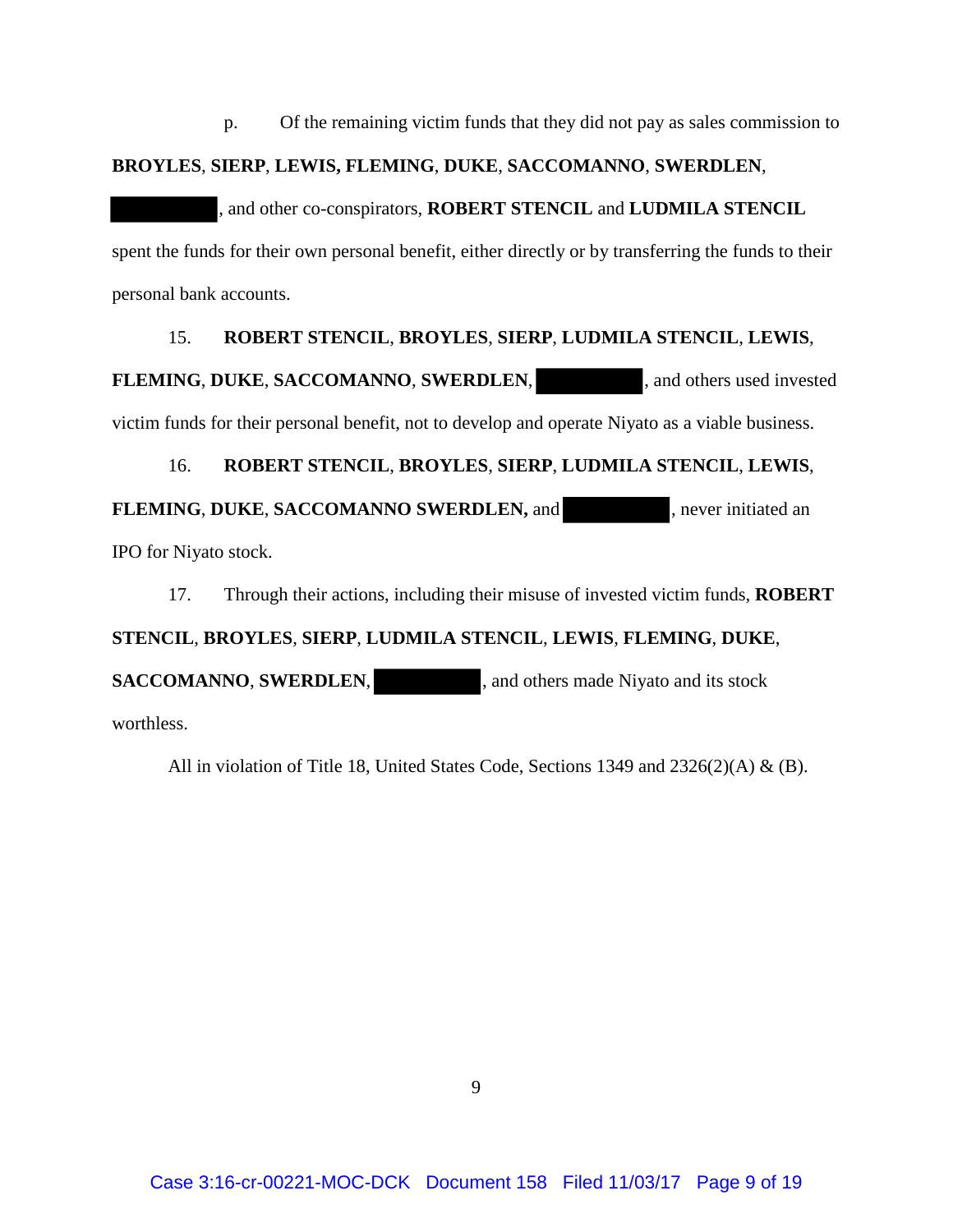## **COUNTS TWO THROUGH FIFTEEN (MAIL FRAUD - 18 U.S.C. SECTION 1341)**

18. The Grand Jury realleges and incorporates by reference paragraphs 1 through 11

and 13 through 17 of this Indictment.

19. From at least January 2012, the exact date being unknown to the Grand Jury,

through on or about August 18, 2016, in Charlotte, Mecklenburg County, within the Western

District of North Carolina, and elsewhere, the defendants



together with others known and unknown to the Grand Jury, knowingly and willfully devised a scheme and artifice to defraud and to obtain money and property by means of materially false and fraudulent pretenses, representations, and promises.

# Purpose of the Scheme and Artifice

20. The Grand Jury realleges and incorporates by reference paragraph 13 of this

Indictment as a description of the purpose of the scheme and artifice.

# The Scheme and Artifice

21. The Grand Jury realleges and incorporates by reference paragraph 14 of this

Indictment as a description of the scheme and artifice.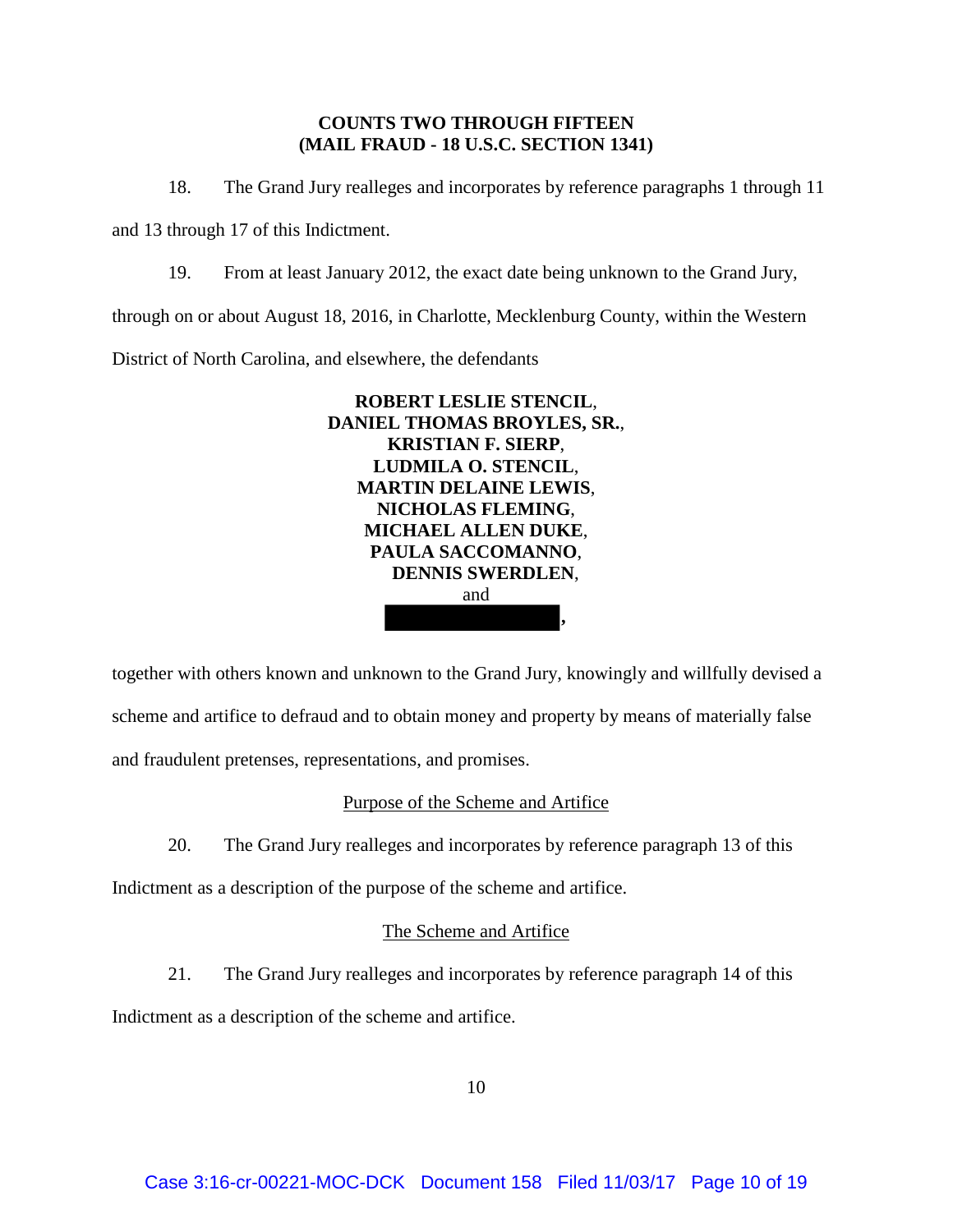#### Use of the Mails

22. On or about the dates set forth below, each such date constituting a separate count

of the Indictment, in the Western District of North Carolina and elsewhere, the defendants,



together with others known and unknown to the Grand Jury, did knowingly and willfully place and caused to be placed in a post office and authorized depository for mail matter, and to be sent and delivered by the Postal Service and by a private and commercial interstate carrier, mail matter, specifically victim investments in Niyato Industries, Inc., for the purpose of executing the scheme to defraud, and attempting to do so:

| Count          | <b>Sender</b><br><b>Initials</b> | <b>Mail Matter</b><br><b>Sent From</b> | <b>Received</b> | <b>Approximate Date</b> |
|----------------|----------------------------------|----------------------------------------|-----------------|-------------------------|
| $\overline{2}$ | <b>LT</b>                        | Newman Lake, WA                        | Charlotte, NC   | 12/07/15                |
| 3              | EF                               | Golden, CO                             | Charlotte, NC   | 2/25/2016               |
| 4              | TW                               | Williams, AZ                           | Charlotte, NC   | 2/17/2016               |
| 5              | LF                               | Lafayette, CA                          | Charlotte, NC   | 3/04/2016               |
| 6              | <b>WH</b>                        | Davenport, IA                          | Charlotte, NC   | 4/05/2016               |
| 7              | RS, KS                           | Bridgman, MI                           | Charlotte, NC   | 4/22/2016               |
|                | & JG                             |                                        |                 |                         |
| 8              | <b>PM</b>                        | Phoenix, AZ                            | Charlotte, NC   | 5/04/2016               |
| 9              | EF                               | Golden, CO                             | Charlotte, NC   | 5/24/2016               |
| 10             | RK.                              | McKinney, TX                           | Charlotte, NC   | 5/25/2016               |
| 11             | <b>RR</b>                        | Truckee, CA                            | Charlotte, NC   | 5/26/2016               |
| 12             | <b>RB</b>                        | La Center, KY                          | Charlotte, NC   | 6/13/2016               |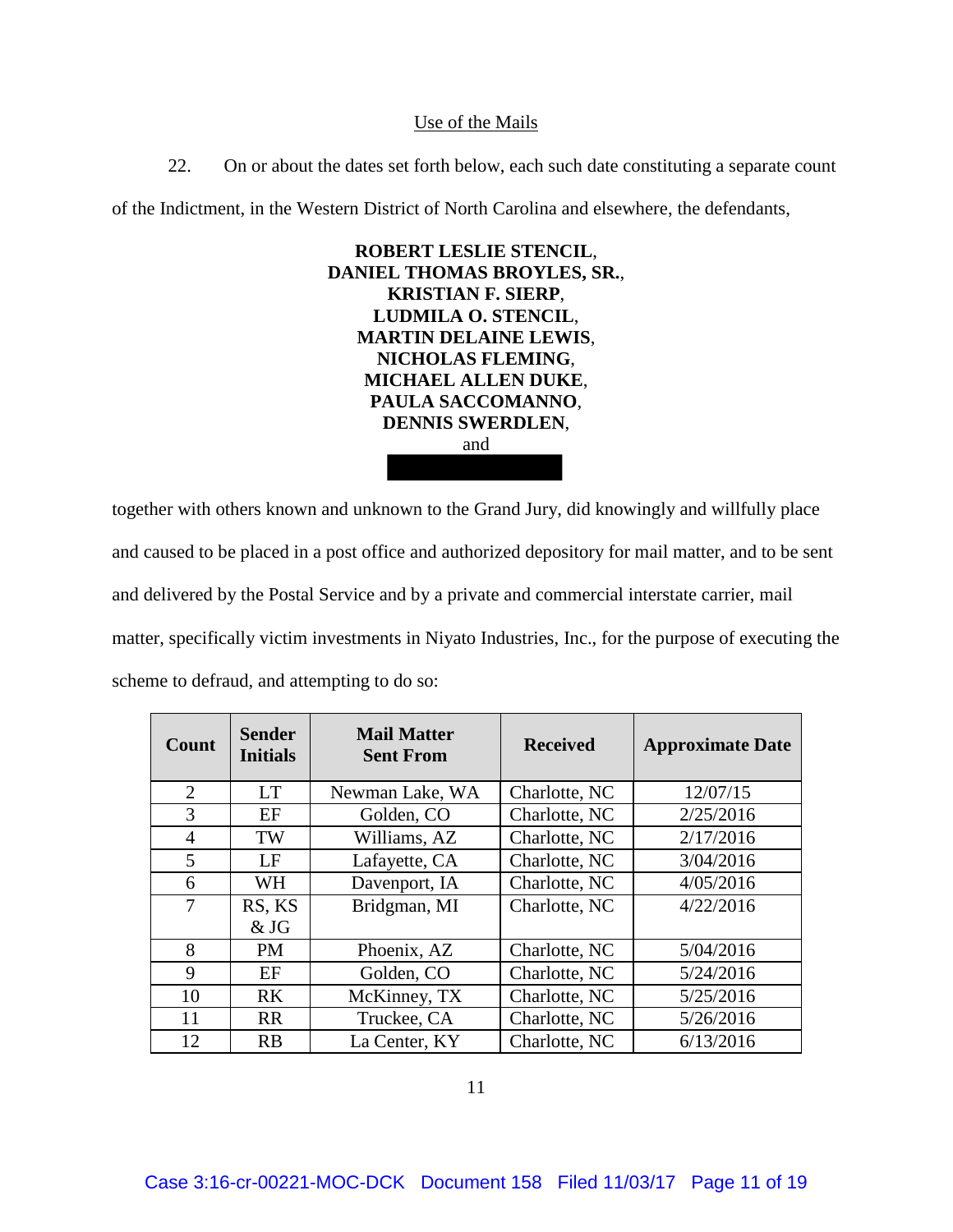| Count | <b>Sender</b><br><b>Initials</b> | <b>Mail Matter</b><br><b>Sent From</b> | <b>Received</b> | <b>Approximate Date</b> |
|-------|----------------------------------|----------------------------------------|-----------------|-------------------------|
| 13    | EG                               | Peoria, IL                             | Charlotte, NC   | 6/13/2016               |
| 14    | I F                              | Lafayette, CA                          | Charlotte, NC   | 6/15/2016               |
| 15    | ИM                               | Muscatine, IA                          | Charlotte, NC   | 6/16/2016               |

All in violation of Title 18, United States Code, Sections 1341 and 2.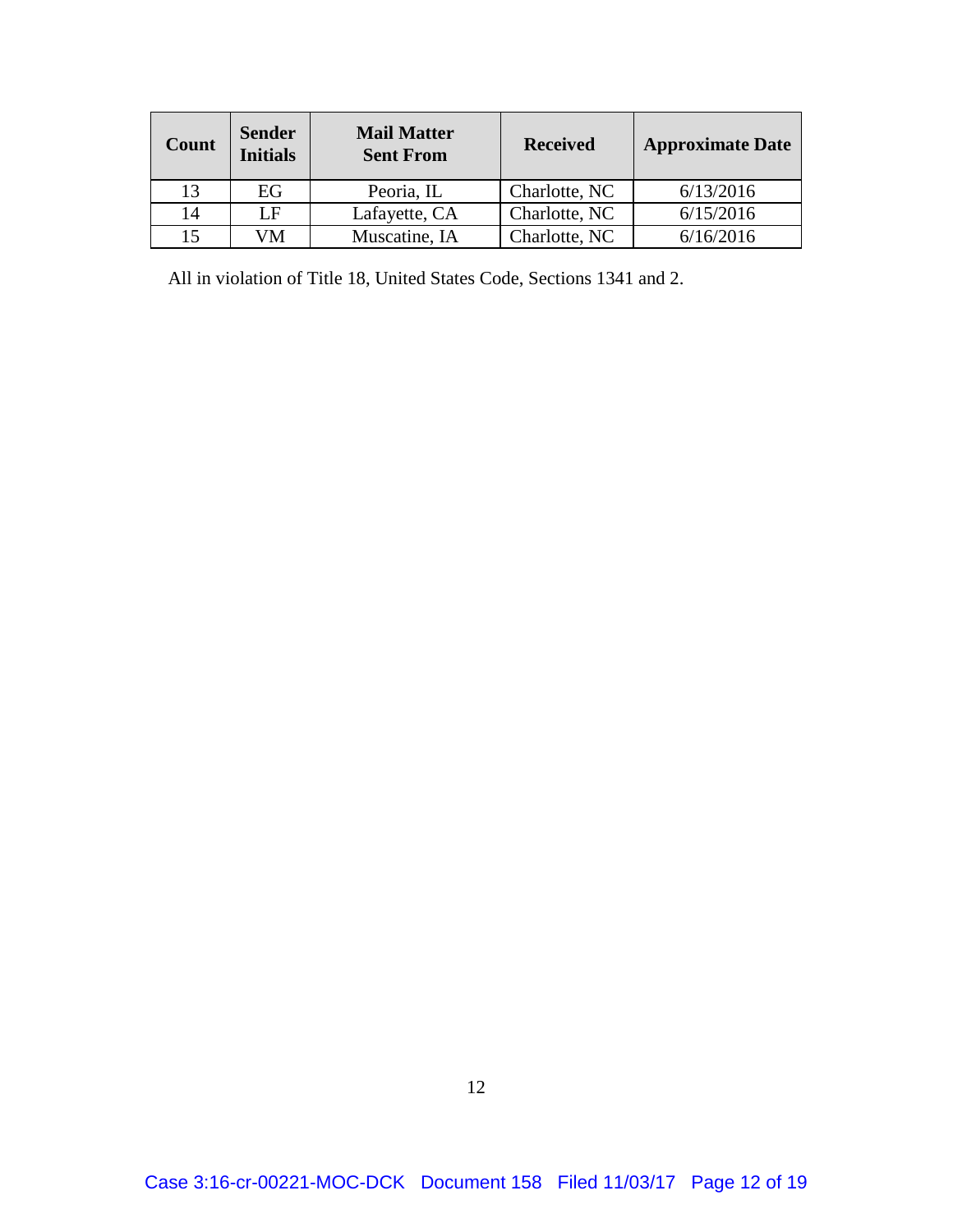## **COUNTS SIXTEEN THROUGH TWENTY-NINE (WIRE FRAUD - 18 U.S.C. SECTION 1343)**

23. The Grand Jury realleges and incorporates by reference paragraphs 1 through 11

and 13 through 17 of this Indictment.

24. From at least January 2012, the exact date being unknown to the Grand Jury,

through on or about August 18, 2016, in Charlotte, Mecklenburg County, within the Western

District of North Carolina, and elsewhere, the defendants



together with others known and unknown to the grand jury, knowingly and willfully devised a scheme and artifice to defraud and to obtain money and property by means of materially false and fraudulent pretenses, representations, and promises.

# Purpose of the Scheme and Artifice

25. The Grand Jury realleges and incorporates by reference paragraph 13 of this

Indictment as a description of the purpose of the scheme and artifice.

## The Scheme and Artifice

26. The Grand Jury realleges and incorporates by reference paragraph 14 of this

Indictment as a description of the scheme and artifice.

## Use of the Wires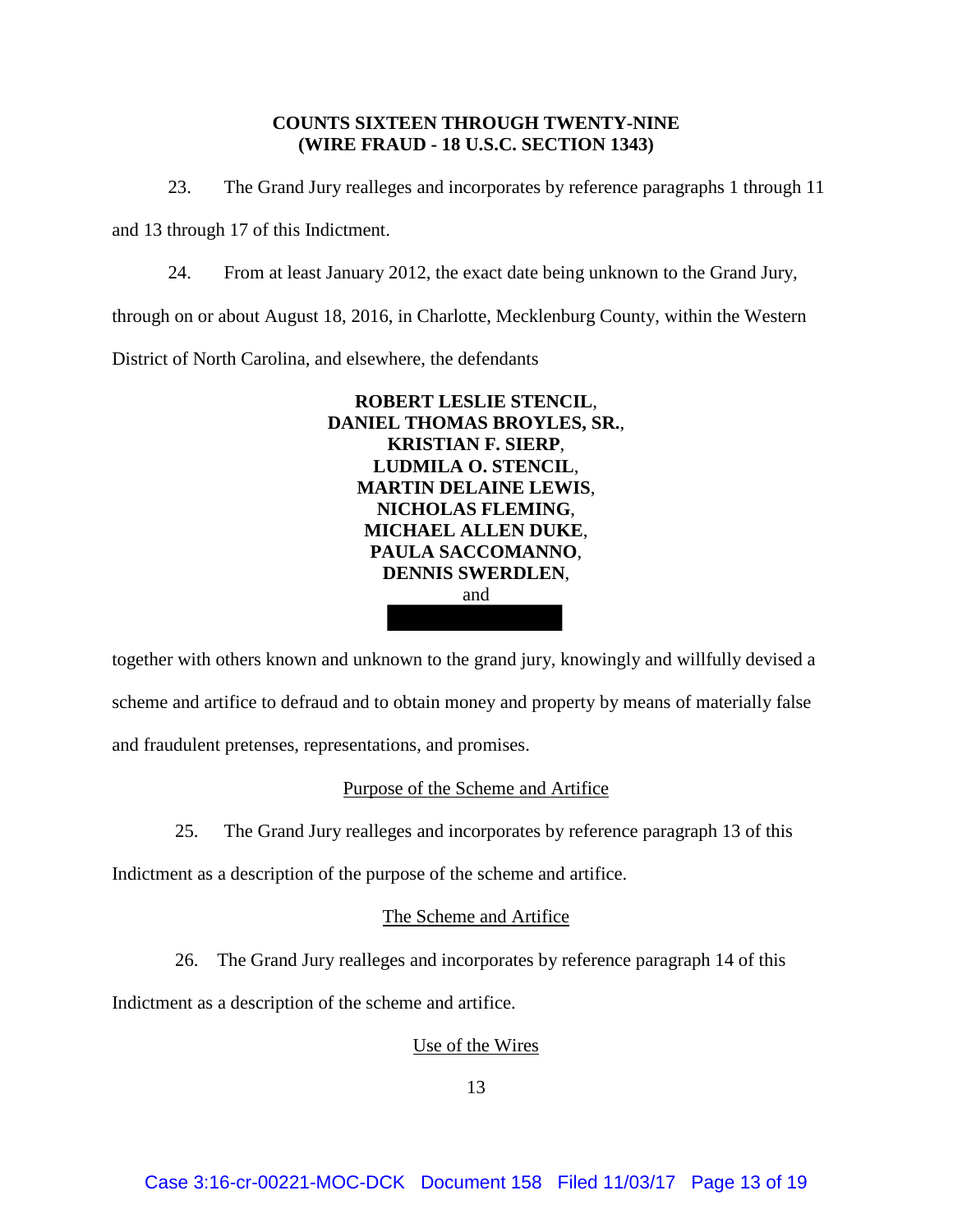27. On or about the dates set forth below, each such date constituting a separate count of the Indictment, in the Western District of North Carolina and elsewhere, the defendants,



together with others known and unknown to the Grand Jury, did knowingly and willfully transmit, and cause to be transmitted, the following wire transfers in interstate commerce to and from the Niyato bank account or a co-conspirator's bank account for the purpose of receiving victim investor funds or for making commission payments for the inducement of victim investor funds, in furtherance of the scheme to defraud:

| Count | <b>Sender</b> | <b>Recipient</b>         | Approximate<br>Date | <b>Approximate</b><br><b>Amount</b> |
|-------|---------------|--------------------------|---------------------|-------------------------------------|
| 16    | Niyato        | Swerdlen &<br>Saccomanno | 12/18/2015          | \$4,000                             |
| 17    | Niyato        | Fleming                  | 3/04/2016           | \$2,250                             |
| 18    | Niyato        | Duke                     | 3/09/2016           | \$12,500                            |
| 19    | Niyato        | Fleming                  | 4/12/2016           | \$6,750                             |
| 20    | Niyato        | Sierp                    | 4/19/2016           | \$10,000                            |
| 21    | Niyato        | Sierp                    | 4/26/2016           | \$8,400                             |
| 22    | Niyato        | Swerdlen &<br>Saccomanno | 4/26/2016           | \$2,000                             |
| 23    | Niyato        | Sierp                    | 5/2/2016            | \$4,000                             |
| 24    | Niyato        | Swerdlen &<br>Saccomanno | 5/31/2016           | \$10,000                            |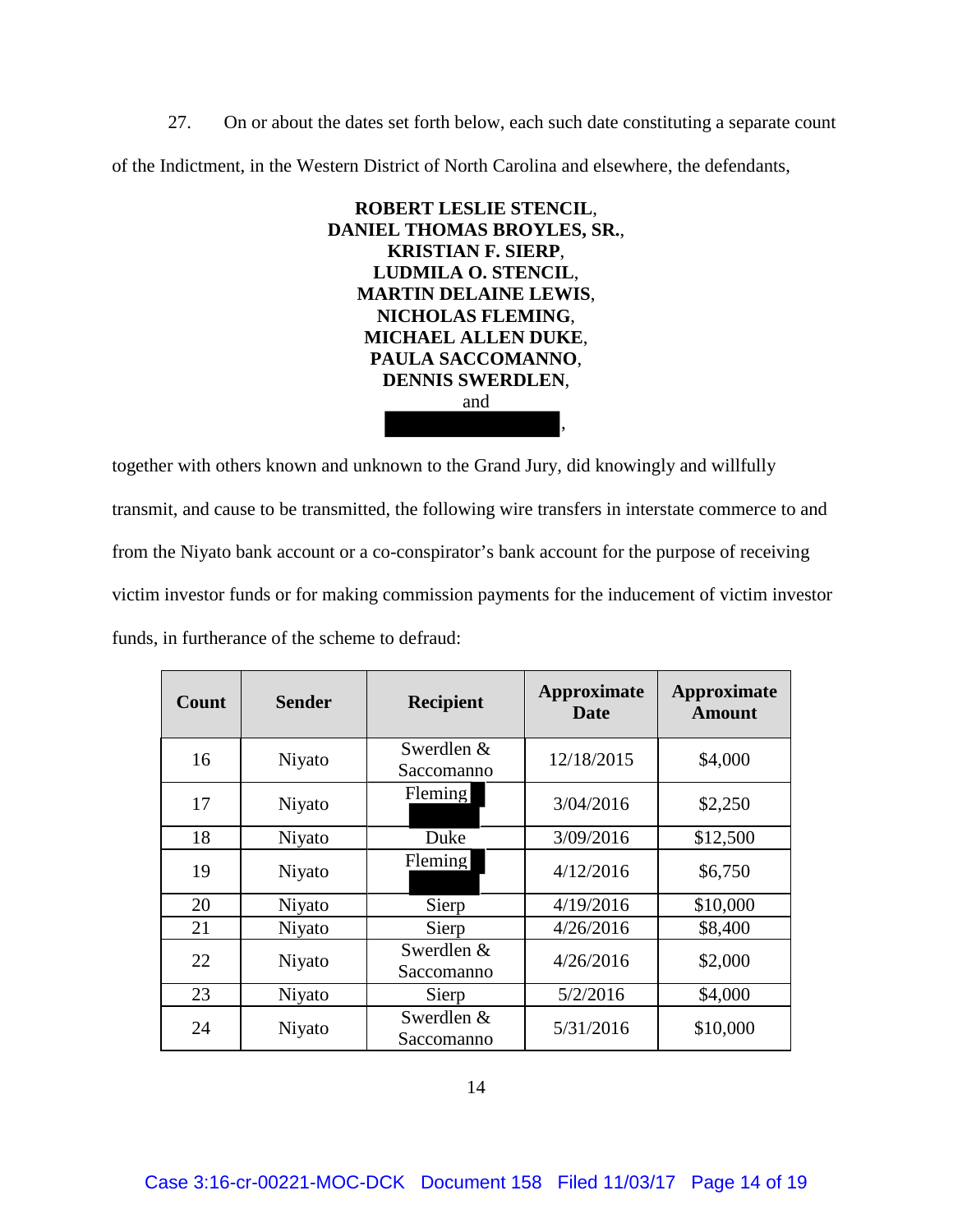| Count | <b>Sender</b> | <b>Recipient</b> | Approximate<br><b>Date</b> | Approximate<br><b>Amount</b> |
|-------|---------------|------------------|----------------------------|------------------------------|
| 25    | Niyato        | Fleming          | 6/01/2016                  | \$2,250                      |
| 26    | DD            | Niyato           | 6/20/2016                  | \$8,000                      |
| 27    | Niyato        | Lewis            | 6/21/2016                  | \$3,200                      |
| 28    | Niyato        | <b>Broyles</b>   | 6/21/2016                  | \$12,500                     |
| 29    | Niyato        | <b>Broyles</b>   | 6/22/2016                  | \$12,500                     |

All in violation of Title 18, United States Code, Sections 1343 and 2.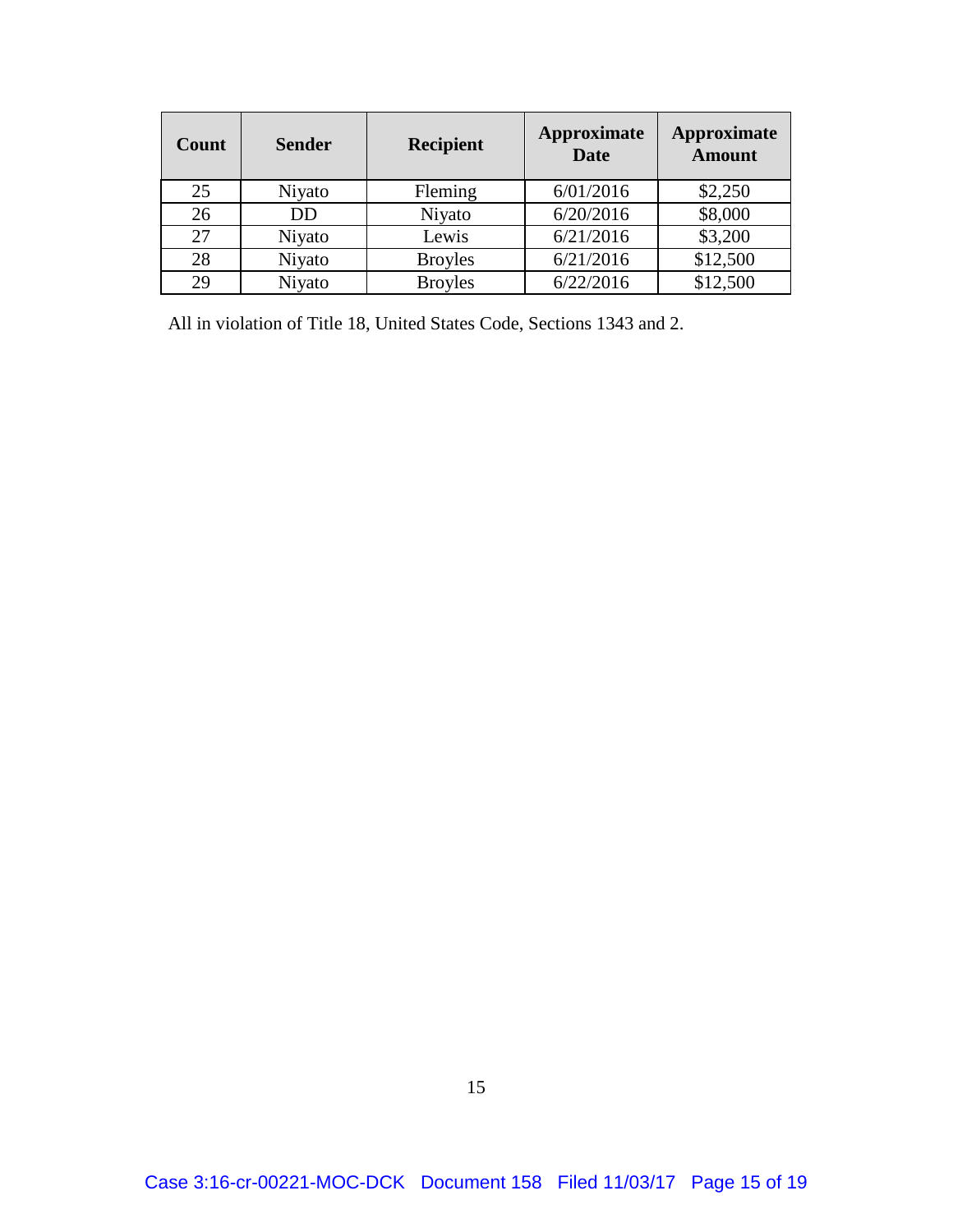#### **COUNTS THIRTY THROUGH THIRTY-FOUR (MONEY LAUNDERING – MONETARY TRANSACTION - 18 U.S.C. Section 1957(a))**

28. The Grand Jury realleges and incorporates by reference paragraphs 1 through 4, 6, and 8 of this Indictment.

29. On or about the dates set forth below, each such date constituting a separate count of the Indictment, in the Western District of North Carolina and elsewhere, the defendants,

# **ROBERT LESLIE STENCIL**, **DANIEL THOMAS BROYLES, SR.**, **LUDMILA O. STENCIL**, **MARTIN DELAINE LEWIS**, and **MICHAEL ALLEN DUKE**,

together with others known and unknown to the Grand Jury, did knowingly engage and attempt to engage in the following monetary transactions by, through, or to a financial institution, affecting interstate commerce, in criminally derived property of a value greater than \$10,000, that is the transfer of funds from Niyato's bank account to **BROYLES**'s Bank of America account with account number ending #2110, to **DUKE**'s JPMC account with account number ending #1835, and to **LEWIS**'s Frost Bank account with account number ending #7319, such property having been derived from a specified unlawful activity, namely mail and wire fraud in violation of Title 18, United States Code, Sections 1341 and 1343:

| Count | <b>Sender</b> | <b>Recipient</b> | Date      | <b>Amount</b> |
|-------|---------------|------------------|-----------|---------------|
| 30    | Niyato        | <b>Broyles</b>   | 3/01/2016 | \$11,000      |
| 31    | Niyato        | <b>Broyles</b>   | 4/26/2016 | \$12,500      |
| 32    | Niyato        | Duke             | 3/01/2016 | \$34,000      |
| 33    | Niyato        | Duke             | 5/09/2016 | \$12,500      |
| 34    | Niyato        | Lewis            | 6/01/2016 | \$14,000      |

All in violation of Title 18, United States Code, Sections 1957(a) and 2.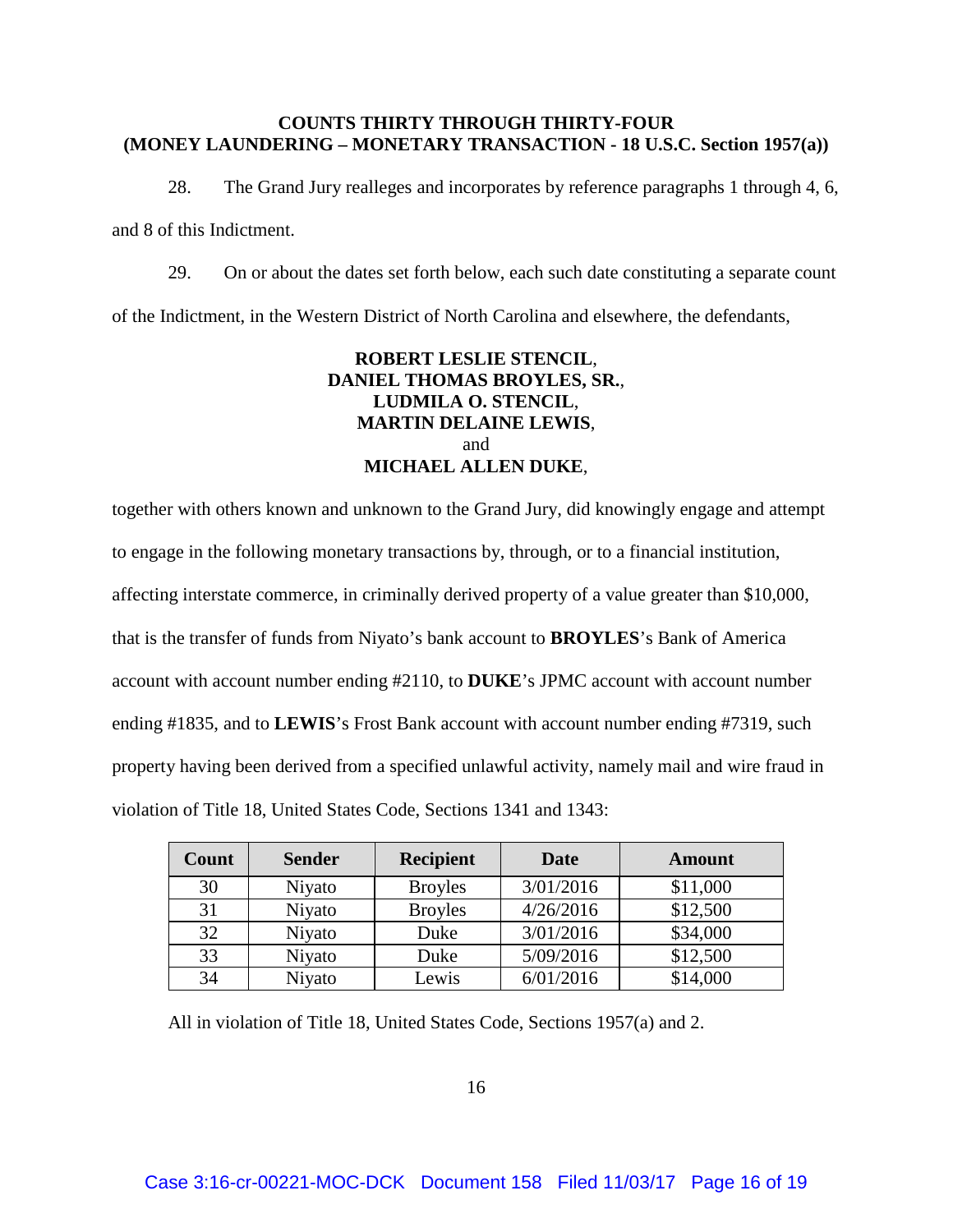## **COUNTS THIRTY-FIVE THROUGH THIRTY-EIGHT (MONEY LAUNDERING – INTERNATIONAL - 18 U.S.C. Section 1956(a)(2)(A))**

29. The Grand Jury realleges and incorporates by reference paragraphs 1 through 11 and 13 through 17 of this Indictment.

30. On or about the respective dates set forth below, each such date constituting a separate count of this Indictment, within the Western District of North Carolina and elsewhere, the defendant

#### **KRISTIAN F. SIERP**,

together with others known and unknown to the Grand Jury, did knowingly transport, transmit, and transfer, and cause to be transported, transmitted, and transferred, monetary instruments and funds from and through a place in the United States to a place outside of the United States, that is the ATM withdrawal of funds in Costa Rica from his domestic SunTrust bank account, with the intent to promote the carrying on of specified unlawful activity, namely mail and wire fraud in violation of Title 18, United States Code, Sections 1341 and 1343:

| <b>Count</b> | <b>Receiver</b> | <b>Transfer</b><br><b>Sent From</b> | <b>ATM Transfer</b><br><b>Received</b> | Date      | Amount   |
|--------------|-----------------|-------------------------------------|----------------------------------------|-----------|----------|
| 35           | Sierp           | Atlanta, GA                         | Costa Rica                             | 5/09/2016 | \$503.76 |
| 36           | Sierp           | Atlanta, GA                         | Costa Rica                             | 5/11/2016 | \$503.75 |
| 37           | Sierp           | Atlanta, GA                         | Costa Rica                             | 5/13/2016 | \$503.68 |
| 38           | Sierp           | Atlanta, GA                         | Costa Rica                             | 5/16/2016 | \$504.75 |

All in violation of Title 18, United States Code, Sections  $1956(a)(2)(A) & (i)(1)(B)$ .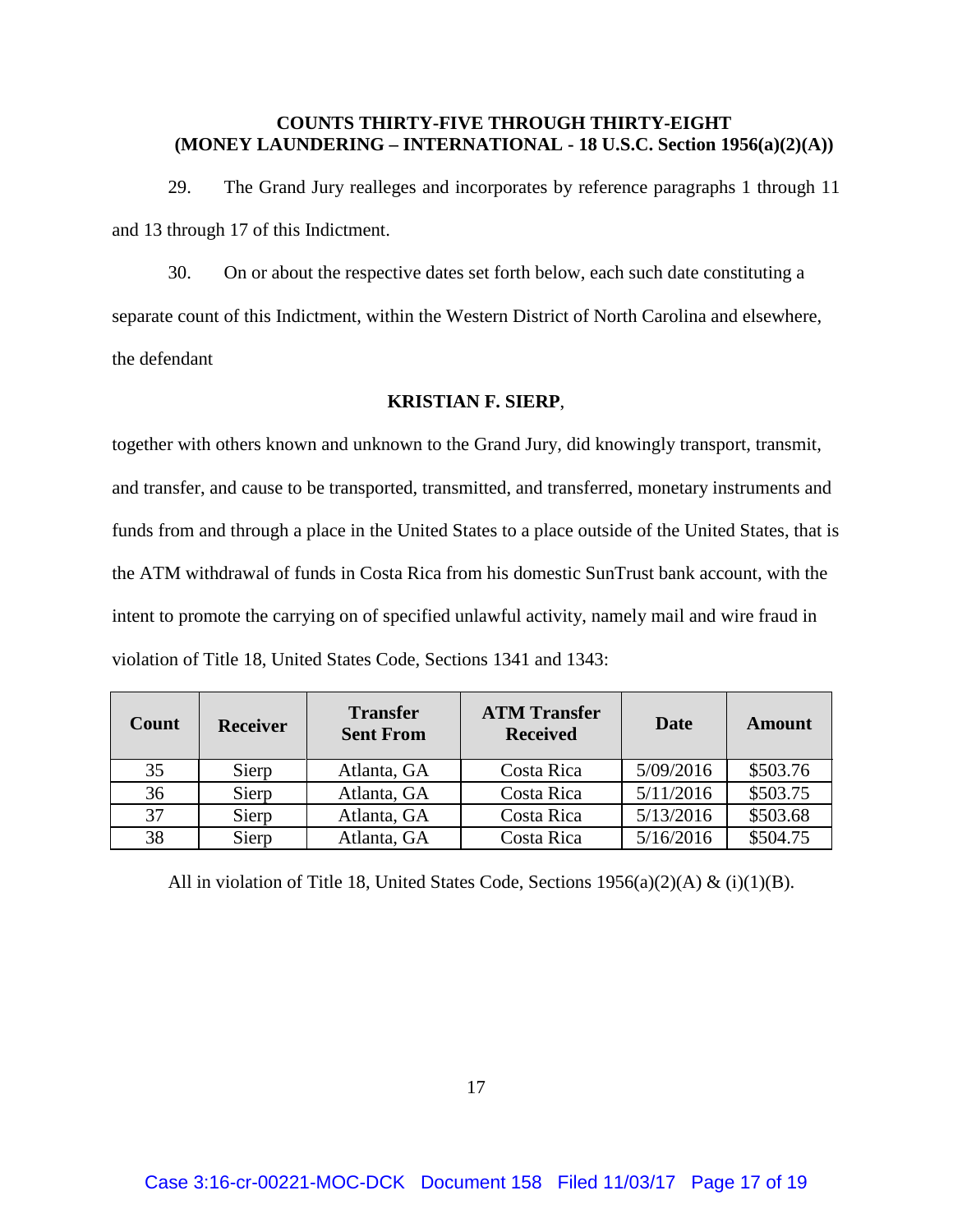#### **NOTICE OF FORFEITURE AND FINDING OF PROBABLE CAUSE**

Notice is hereby given of 18 U.S.C. § 982 and 28 U.S.C. § 2461(c). Under Section 2461(c), criminal forfeiture is applicable to any offenses for which forfeiture is authorized by any other statute, including but not limited to 18 U.S.C. § 981 and all specified unlawful activities listed or referenced in 18 U.S.C. § 1956(c)(7), which are incorporated as to proceeds by Section 981(a)(1)(C). The following property is subject to forfeiture in accordance with Section 982 and/or 2461(c):

- a. All property which constitutes or is derived from proceeds of the violations set forth in this Indictment;
- b. All property involved in such violations or traceable to property involved in such violations; and
- c. If, as set forth in 21 U.S.C. § 853(p), any property described in (a) or (b) cannot be located upon the exercise of due diligence, has been transferred or sold to, or deposited with, a third party, has been placed beyond the jurisdiction of the court, has been substantially diminished in value, or has been commingled with other property which cannot be divided without difficulty, all other property of the defendants to the extent of the value of the property described in (a) and (b).

The Grand Jury finds probable cause to believe that the following property is subject to forfeiture on one or more of the grounds stated above:

• A forfeiture money judgment in the amount of at least \$2,597,910, such amount constituting the proceeds of the violations set forth in this Indictment;